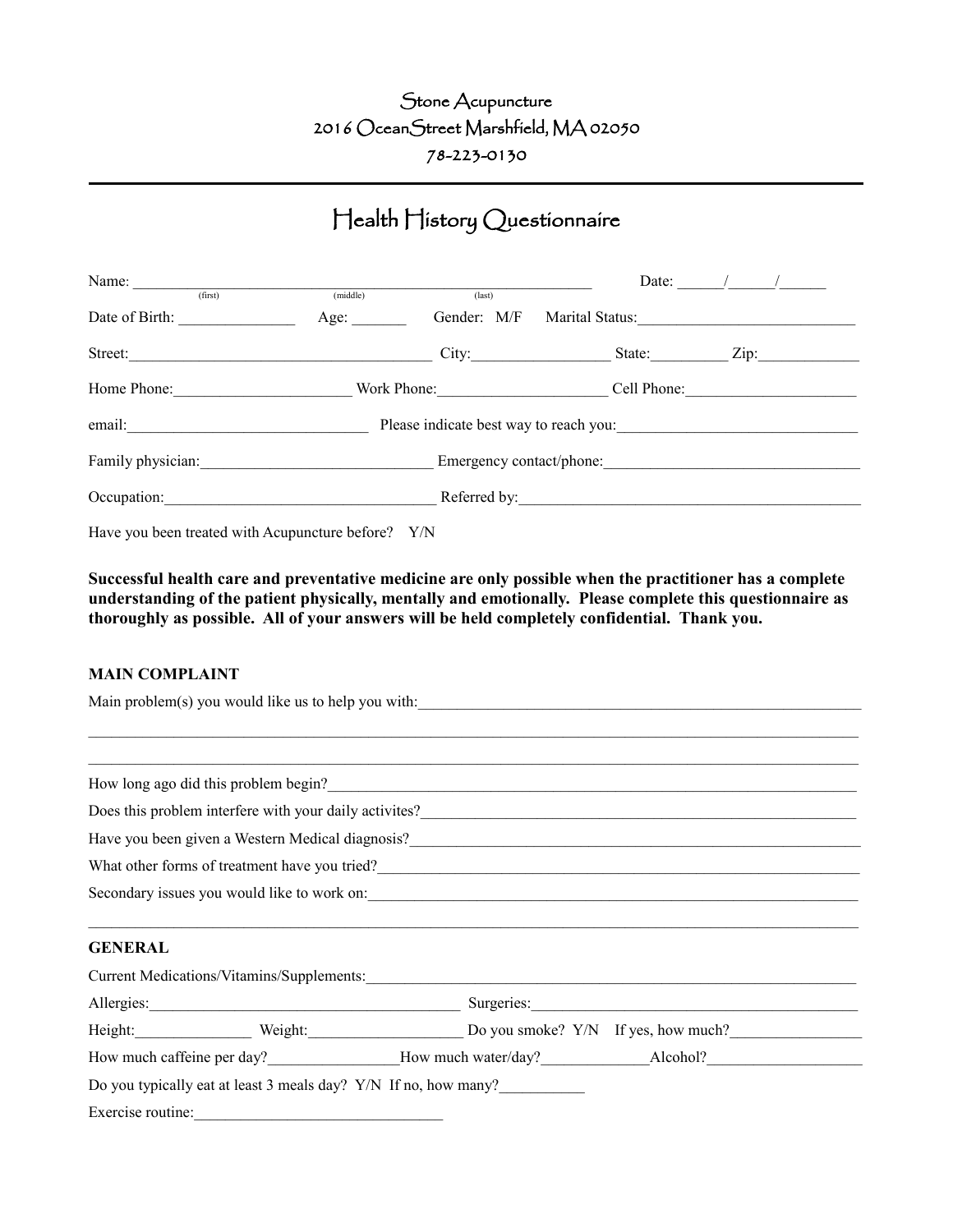## **MEDICAL HISTORY**

| <b>Personal Medical History - Past or Present</b> |                                                                                                  |         |                                       |         |                              |  |
|---------------------------------------------------|--------------------------------------------------------------------------------------------------|---------|---------------------------------------|---------|------------------------------|--|
|                                                   | Cancer                                                                                           |         | Diabetes                              | $\Box$  | Seizures                     |  |
| ப                                                 | Stroke                                                                                           |         | <b>Heart Disease</b>                  | $\Box$  | <b>Thyroid Disease</b>       |  |
| ப                                                 | Hepatitis                                                                                        |         | High Blood Pressure                   | $\Box$  | Other                        |  |
|                                                   | Family Medical History – Please check any condition that applies to your immediate family.       |         |                                       |         |                              |  |
| $\Box$                                            | Cancer                                                                                           | $\Box$  | Diabetes                              | $\Box$  | Seizures                     |  |
| $\Box$                                            | Stroke                                                                                           | Ш       | Heart Disease                         | $\Box$  | <b>High Blood Pressure</b>   |  |
| $\Box$                                            | Allergies                                                                                        | $\Box$  | Asthma                                | $\Box$  | Other                        |  |
|                                                   |                                                                                                  |         |                                       |         |                              |  |
|                                                   | General - Please check if you have had any of these items listed below within the last 3 months. |         |                                       |         |                              |  |
| $\Box$                                            | Poor Sleeping                                                                                    | $\Box$  | <b>Night Sweats</b>                   | $\Box$  | Fatigue                      |  |
| $\Box$                                            | <b>Sweats Easily</b>                                                                             | ப       | Weight Loss                           | Ц       | Cravings                     |  |
| $\Box$                                            | Change in Appetite                                                                               | $\Box$  | Weight Gain                           | $\Box$  | Fevers                       |  |
| $\Box$                                            | <b>Sudden Energy Drop</b>                                                                        | $\Box$  | <b>Bleed/Bruise Easily</b>            | $\Box$  | Poor Appetite                |  |
| $\Box$                                            | <b>Peculiar Tastes or Smells</b>                                                                 | $\Box$  | Dental Problems                       | $\Box$  | Strong Thirst (hot or cold)  |  |
|                                                   |                                                                                                  |         |                                       |         |                              |  |
|                                                   | <b>Skin and Hair</b>                                                                             |         |                                       |         |                              |  |
| $\Box$                                            | Rashes                                                                                           | ப       | Itching                               | $\Box$  | Hives                        |  |
| $\Box$                                            | Dandruff                                                                                         | $\perp$ | Eczema                                | $\Box$  | Acne                         |  |
| $\Box$                                            | <b>Recent Moles</b>                                                                              | ΙI      | Loss of Hair                          | $\Box$  | Change in skin/hair texture  |  |
| $\Box$                                            | Warts                                                                                            | П       | Ulcerations                           | $\Box$  | Skin Discoloration           |  |
|                                                   | Head, Eyes, Ears, Nose and Throat                                                                |         |                                       |         |                              |  |
| $\Box$                                            | <b>Dizziness</b>                                                                                 | $\Box$  | Migraines                             | $\Box$  | Eye Pain                     |  |
| $\Box$                                            | Eye Strain                                                                                       | $\perp$ | Poor Vision                           | $\Box$  | Cataracts                    |  |
| $\Box$                                            | <b>Blurry Vision</b>                                                                             | $\Box$  | <b>Night Blindness</b>                | $\Box$  | <b>Color Blindness</b>       |  |
| $\Box$                                            | Spots in Front of Eyes                                                                           | $\Box$  | Glasses                               | $\Box$  | Ringing in the Ears          |  |
| $\Box$                                            | Poor Hearing                                                                                     | $\Box$  | Grinding Teeth                        | $\Box$  | <b>Facial Pain</b>           |  |
| $\Box$                                            | Nose Bleeds                                                                                      | $\Box$  | Sinus Problems                        | $\Box$  | Earaches                     |  |
| $\Box$                                            | Headaches                                                                                        | $\Box$  | Jaw Clicks                            | $\Box$  | Sores on Lips/Tongue         |  |
| $\Box$                                            | Dental Problems                                                                                  | $\Box$  | <b>Recurrent Sore Throats</b>         | $\Box$  | Difficulty Swallowing        |  |
|                                                   |                                                                                                  |         |                                       |         |                              |  |
|                                                   | Cardiovascular                                                                                   |         |                                       |         |                              |  |
| $\Box$                                            | Low Blood Pressure                                                                               | □       | Chest Pain or Pressure                | $\Box$  | <b>Irregular Heart Beat</b>  |  |
|                                                   | $\Box$ Cold Hands/Feet                                                                           | $\Box$  | Palpitations                          |         | $\Box$ Varicose/Spider Veins |  |
| $\Box$                                            | Swelling of Hands/Feet                                                                           | ⊔       | Shortness of Breath                   | $\Box$  | Spontaneous Sweating         |  |
| $\Box$                                            | <b>Blood Clots</b>                                                                               | ப       | Fainting                              | П       | Phlebitis                    |  |
| <b>Respiratory</b>                                |                                                                                                  |         |                                       |         |                              |  |
|                                                   | Cough/Wheezing                                                                                   |         | Coughing Blood                        |         | <b>Bronchitis</b>            |  |
| ப                                                 | Pneumonia                                                                                        | ΙI      | Asthma                                | $\perp$ | Difficult Breathing          |  |
| $\Box$                                            | Pain with Deep Inhalation                                                                        | Ш       | Production of Phlegmif so what color? |         |                              |  |
|                                                   |                                                                                                  |         |                                       |         |                              |  |
|                                                   | Gastrointestinal                                                                                 |         |                                       |         |                              |  |
| ப                                                 | Nausea                                                                                           |         | Vomiting                              | $\Box$  | Constipation                 |  |
| $\Box$                                            | Diarrhea                                                                                         | ш       | Gas                                   | $\Box$  | Belching                     |  |
| $\sqcup$                                          | Indigestion                                                                                      |         | <b>Blood</b> in Stools                | $\Box$  | <b>Black Stools</b>          |  |
| $\Box$                                            | Rectal Pain                                                                                      |         | Hemorrhoids                           | $\Box$  | Chronic Laxative Use         |  |
| $\Box$                                            | <b>Bad Breath</b>                                                                                |         | Bloating/Edema                        | $\Box$  | Acid Reflux                  |  |
| ⊔                                                 | Hernia                                                                                           | ΙI      | IBS/Crohn's Disease                   | ப       | Abdominal Pain/Cramps        |  |